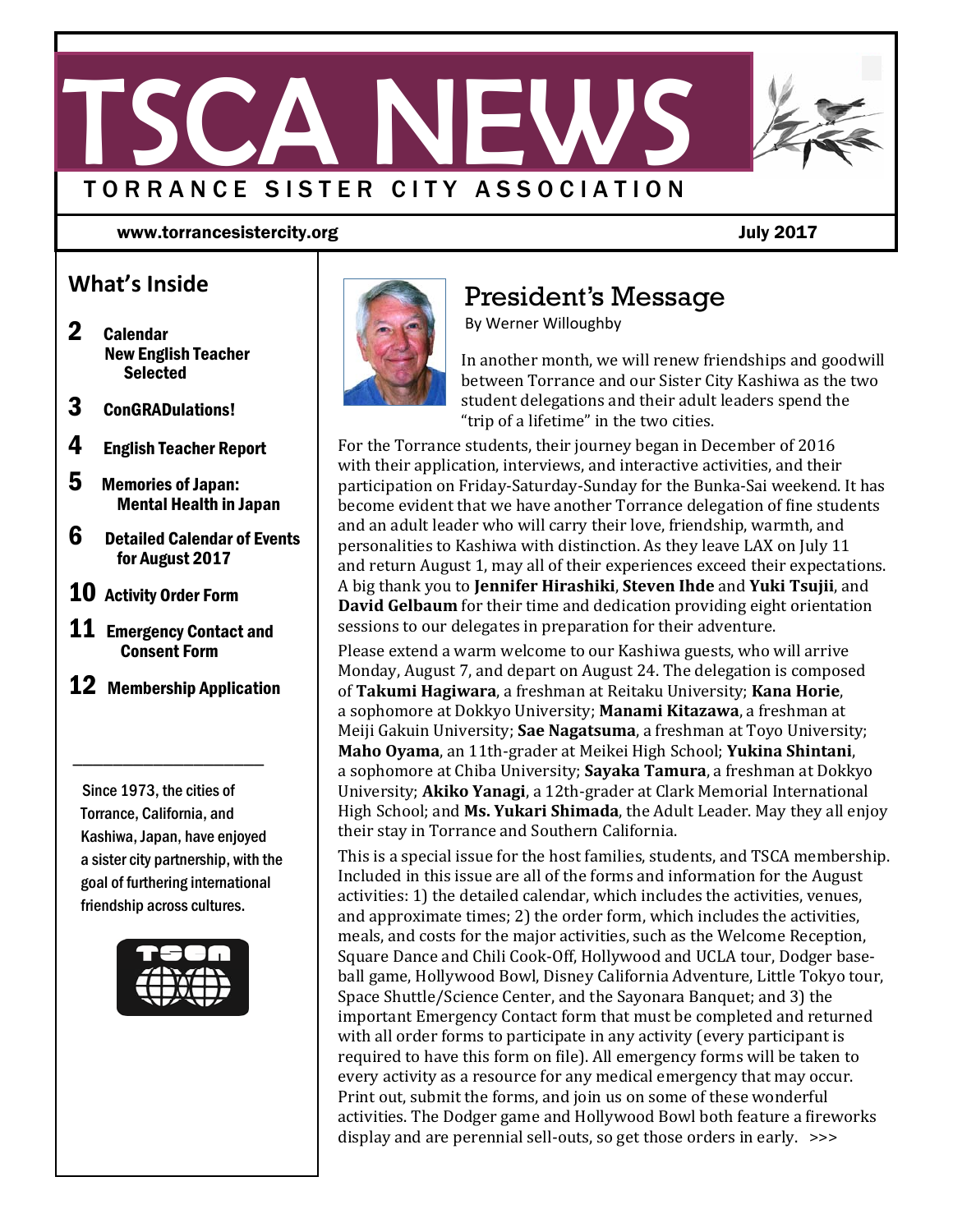# **CALENDAR**

**JULY 4, 7 & 21** City Hall Closed

#### **JULY 10**

TSCA Association Meeting (7-9 pm) City Hall West Annex Commission Room 3031 Torrance Blvd, Torrance 90503 *Contact: Werner Willoughby w.p.willoughby@gmail.com* 

**JULY 11—AUGUST 1**  TSCA Student Delegates in Kashiwa

**AUGUST 4 & 18** City Hall Closed

**AUGUST 7—AUGUST 24**  Kashiwa Student Delegates in Torrance

● Aug 7 - Welcome Reception Potluck

- Aug 9 Square Dance/Chili Cook-Off
- Aug 10 Hollywood, UCLA tours
- Aug 11 Dodgers Game
- Aug 18 Hollywood Bowl
- Aug 21 Disney California Adventure
- Aug 22 Little Tokyo tour
- Aug 23 Sayonara Banquet Dinner

### ٦ **Torrance Sister City Association**

**PRESIDENT** Werner Willoughby

**VICE PRESIDENT** David Gelbaum

**SECRETARY**  Wendy Ito

**TREASURER**  Cindy Scotto

*Newsletter Editor* Summer Nagano Gray

\_\_\_\_\_\_\_\_\_\_\_\_\_\_

*Newsletter Distribution*  Donna Dunlap

Co*mments or submissions?*  Please send an email to tscanewsletter@gmail.com

## President's Message

*cont'd from page 1*

On behalf of TSCA, I would like to express our appreciation and gratitude to **Stephanie Mikamo**, who will be completing three years as an English teacher at Kashiwa Municipal High School. Thank you for sharing your many experiences and validating the importance of this portion of our relationship with Kashiwa. I have re-read her first newsletter article, "Missing Home," and her last article, "Full Circle" (see newsletter archive on TSCA website). Through the love, support, and many friendships in Kashiwa and at Ichikashi, Stephanie has, indeed, come full circle!

Amazingly, Stephanie is a North High School alumnus who became a teacher at the very school in Kashiwa she visited years ago in the North High student exchange program. Through her TSCA newsletter articles over the past three years, we have been enriched through her experiences and insights. *Thank you, Stephanie! We wish you continued success in all of your future endeavors*. 

# New English Teacher Selected

By Lori Chong Eurich | Chair, Teacher Selection Committee



The English Teacher Selection Committee is pleased to announce that **Alison Abraham** has been chosen as the next English teacher at Kashiwa Municipal High School (Ichikashi). Her full-time position begins in August, and she replaces Stephanie Mikamo, who is finishing her third and final year.

Alison is a graduate of Bishop Montgomery High School and California State University, Long Beach (CSULB), where she majored in Creative Writing with a minor in Communication Studies. She studied abroad

Alison Abraham

for a year at the University of Kent, in Canterbury, England. Alison was a student ambassador with the TSCA cultural exchange program in 2012, and her family has hosted Kashiwa students for three years. She looks forward to seeing her host families again.

Alison received training in teaching English at CSULB Writer's Resource Lab where she tutored students individually and in small groups.

In her free time, Alison is an expert seamstress and enjoys anime and travel. She is busy preparing for her new position with support from current teachers Amie Komae and Stephanie Mikamo.

TSCA is grateful to Stephanie for her three years of excellent service at Ichikashi and we wish her all the best as she stays in Japan to study Japanese and seek new career opportunities. Stephanie's photo essays in the TSCA newsletter were well-written, and we appreciate her sharing her insight and experiences.

Special thanks to Werner Willoughby, Hazel Taniguchi and **Matt Medlock** (former English teacher at Ichikashi) for serving on the committee. Their insight, experience and longtime involvement were invaluable in the selection process.  $\mathcal{H}$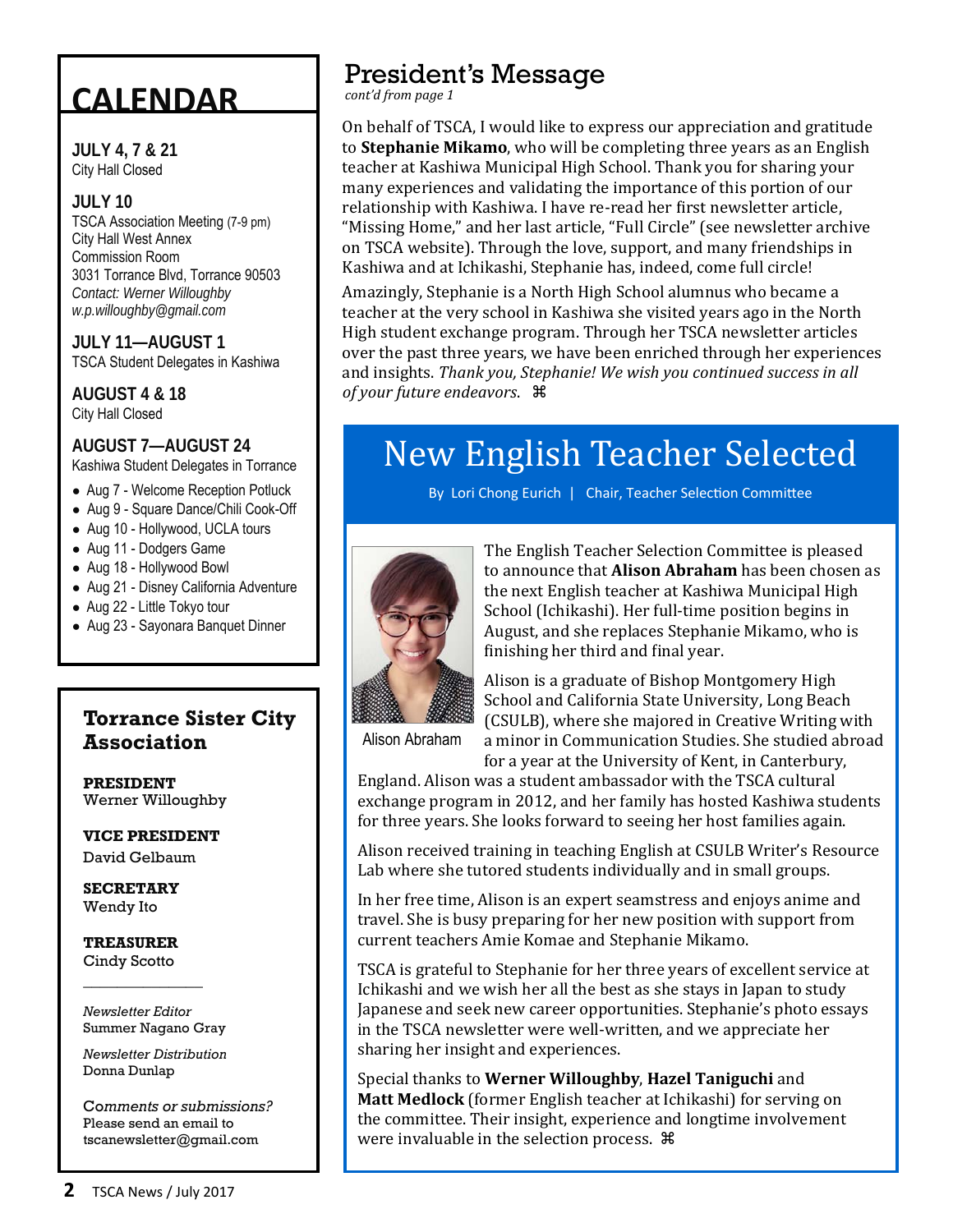# ConGRADulations! Compiled by Wendy Ito & Reiko Higa

 *Best wishes to TSCA's graduating alumni!*

*High School Graduates* (and colleges they will attend in the Fall):

**2016 TSCA Student Delegation: Sarah Donaldson**, El Camino College; **William Fu**, UC Santa Barbara; **Derek Kido**, CSU Fullerton; **Jeena Shetti**, CSU Fullerton.

**2015 TSCA Student Delegation: Mikaela Frichtel**, UC Berkeley; Alexander Ito: UC Riverside; Julie Tokeshi, George Washington University

*College Graduates*

**2013 TSCA Student Delegation: Emiko Kranz**, UCLA**—**Microbiology, Immunology, and Molecular Genetics with a minor in Asian American studies; **Ken Shrivastava**, UCLA—Material Science and Engineering

**2012 TSCA Student Delegation: Rachel Todd**, UCLA—Psychology with a minor in Education Studies.



Emiko Kranz



*From left:* Alex Ito, Erika Clark, Derek Kido, Ashley Kang, Sarah Donaldson, Jeena Shetti, and Jennifer Hirashiki (2016 Adult Leader)



William Fu (center) with Sarah Donaldson and Jeena Shetti





Rachel Todd Mikaela Frichtel Ken Shrivastava





Julie Tokeshi (left) with Mikaela Frichtel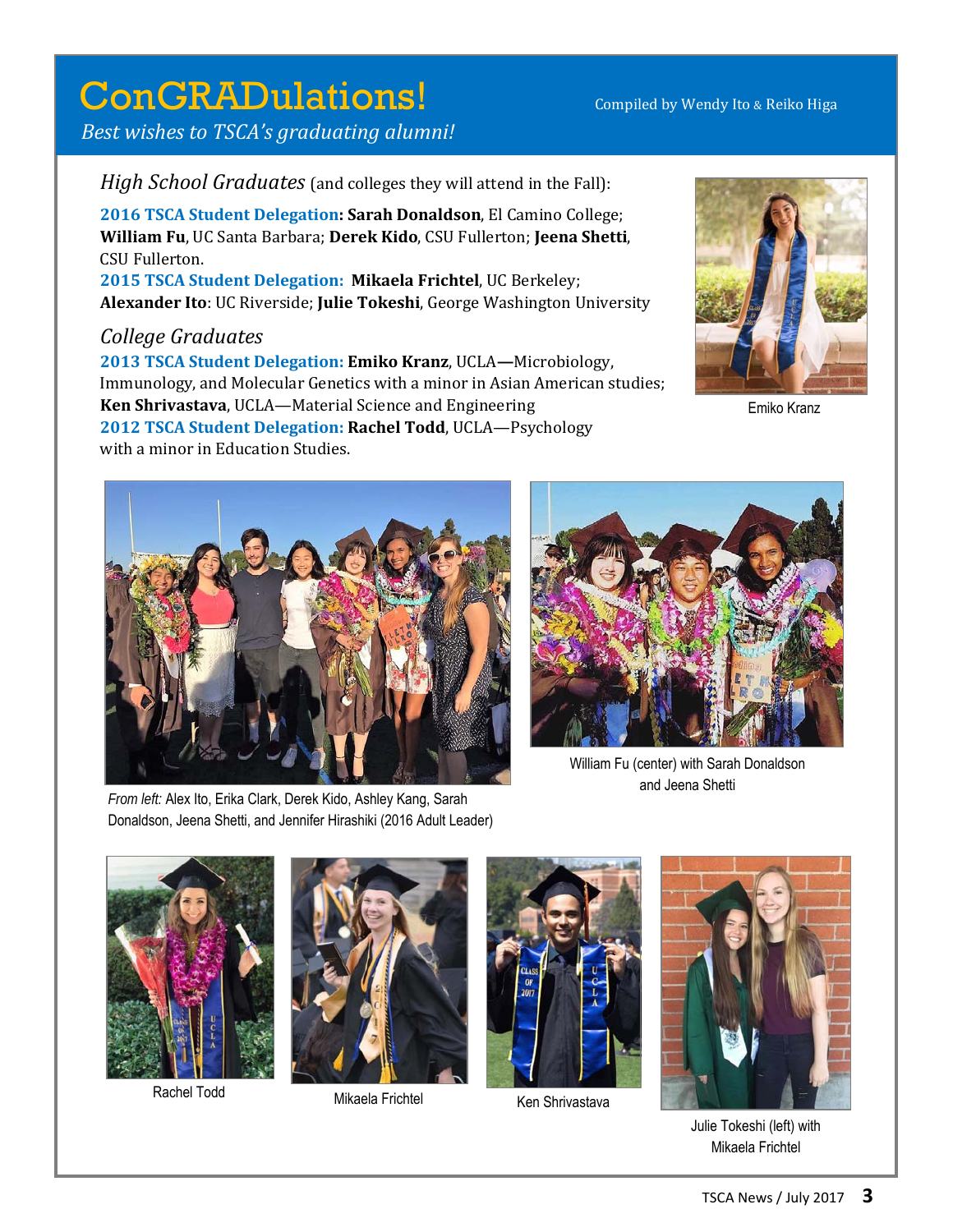

# English Teacher Report

By Amie Komae

# *Welcome North High and Happy Friday!*



It has been busy as usual here at Ichikashi! At the end of May, we welcomed 16 students from North High School (my alma mater) to spend a week experiencing Ichikashi life. The North High students were able to participate in a tea ceremony, kendo club, kimono class, calligraphy class, visit Tokyo Disney Sea, and join the Ichikashi students in their English classes. When the trip came to a close, we hosted a farewell party where, through tearful eyes, the students expressed their



gratitude for one another and expressed the depths of the bonds made. One special part to this visit was having **Mrs. Gillian Hart** come as a leader of the group, since she taught both Stephanie and me when we were in high school. Being able to teach a class alongside her was truly full circle and an experience I'll never forget.

Having the North High students here really fueled a new level of excitement in speaking English at our school. A recent fun event that has also helped has been the development of our "Happy Friday" English Club meetings. Last year, a student asked me, "What does TGIF mean?" and I explained that, besides being a famous food chain, "TGIF" is a common phrase said at the end of the week to express, "Thank God it's Friday!"

The students seemed to really enjoy that, and this information soon became a common catch phrase used in the English office. A light bulb went off in my head one day and I thought, Why not utilize this catch phrase to create a fun event on Fridays to encourage our students to participate more in English conversation! Thus began the installation of our Friday lunchtime meeting called, "Happy Friday!" Each week, around 20 students bring their lunch and enjoy

casual conversation in English. It has been a great way to encourage the students to speak more freely and confidently! My only regret is not starting it sooner!

It has been a great spring term, and we are greatly looking forward to summer when the TSCA students visit this July, as well as welcoming the new English Teacher, Alison, who will be coming in August.  $\mathcal{H}$ 

*Amie Komae has been teaching at Kashiwa Municipal High School (Ichikashi) since August 2015 as part of TSCA's 3‐year English Teacher program. This program provides the opportunity to live and work in Kashiwa while learning about the Japanese culture.*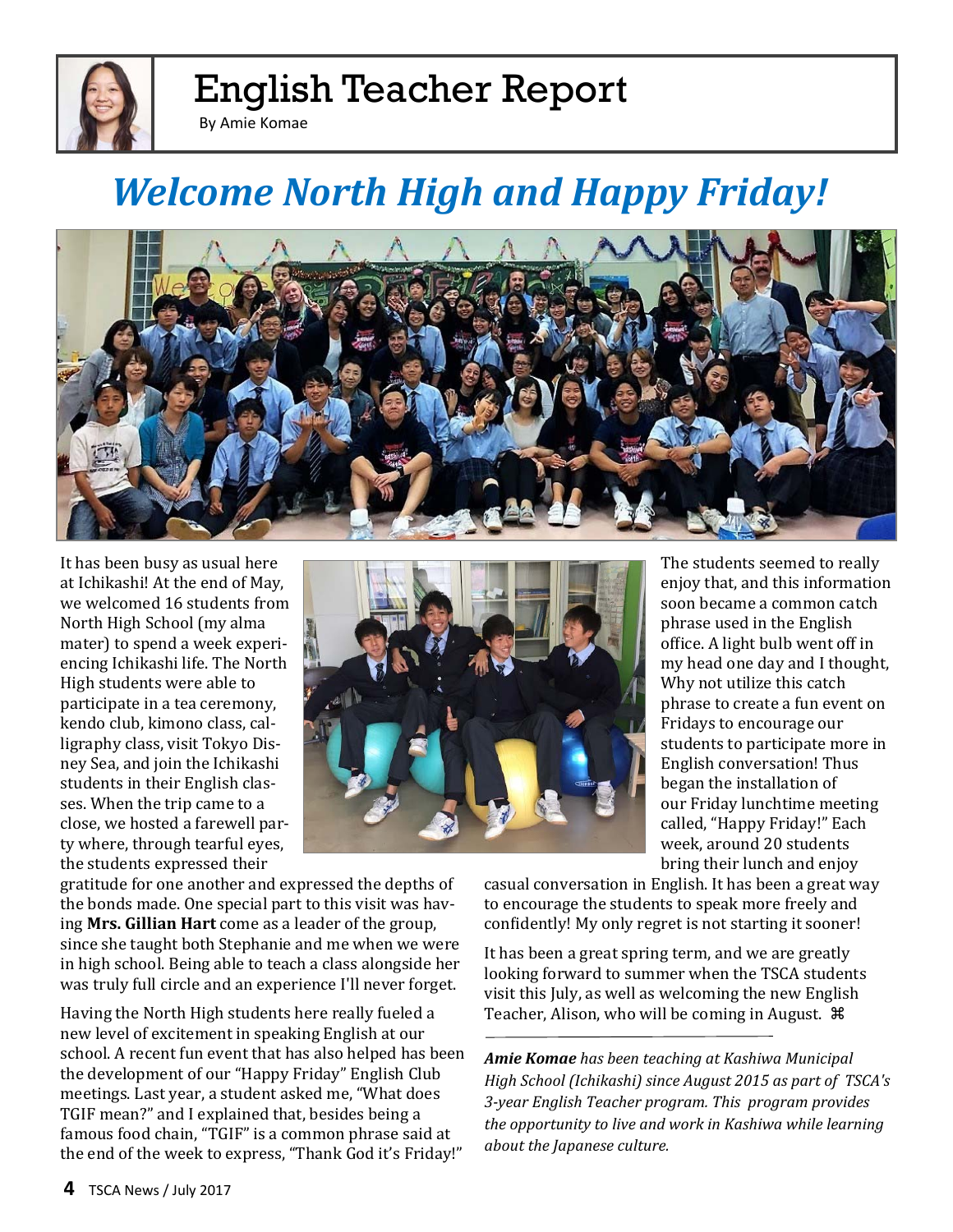# Memories of Japan

Part 7 in a series of reports from TSCA's 2016 Student Delegates

## Mental Health in Japan

### *By Erika Clark*

Prior to my trip to Kashiwa, I researched the ideology behind depression and suicide as they occur in Japanese culture. I learned that unlike the American culture, in Japan, depression isn't viewed as a sign of weakness, nor suicide as a sign of giving up. In Japan, depression is seen as a person's inability to atone for a believed public disgrace of the family's name, and an expression of the individual's sense of shame.

In the United States, we stereotype Asian students as smarter than American students. Why? Because we know that many Asian parents make their children study significantly more, and many go to after-school and weekend study programs.

I discussed these stereotypes with my first host mother. She told me, "It was once said that it was beautiful to endure," and explained that continuing in your education says a lot about your character. She said that many times Japanese students are pushed harshly by their parents in order to build that character, and to achieve



Here I am (center) with both of my host families. I enjoyed talking with them about their thoughts and perceptions about Japanese culture..

great strength and perseverance. But she also said that many times, students falter under the incredible amount of pressure from their parents and lose themselves in depression until they end up making the extreme decision of suicide.

At one of the high schools we visited in Kashiwa, we observed through the windows that there were nets placed on the outside of the buildings. These were not to catch balls thrown, but to prevent students from jumping. Japan is acknowledging the suicide problem and proactively doing something about it.

Our group in Kashiwa was aware of the unwavering generosity and caring spirit of the Japanese, and I believe this lifestyle has helped people cope with mental illness. As a Psychology major, I hope that Japanese culture can teach us all to be more aware and more caring of the people around us – to help us gain an awareness of societal problems and make changes for the better.  $\mathcal{H}$ 

## SAVE THE DATE

### **Wednesday, August 23, 2017**  5:30 pm-9 pm

### Sayonara Banquet

 *Join us as we bid farewell to the Kashiwa students and thank the Host Families* 

Toyota Auto Museum (19600 Van Ness Ave, Torrance, CA 90501)

Dinner Tickets: \$30 for adults / \$10 for children 10 years and under  *Mail in Activity Order Form and check by July 20, 2017* 



 *Tickets will not be sold at the door*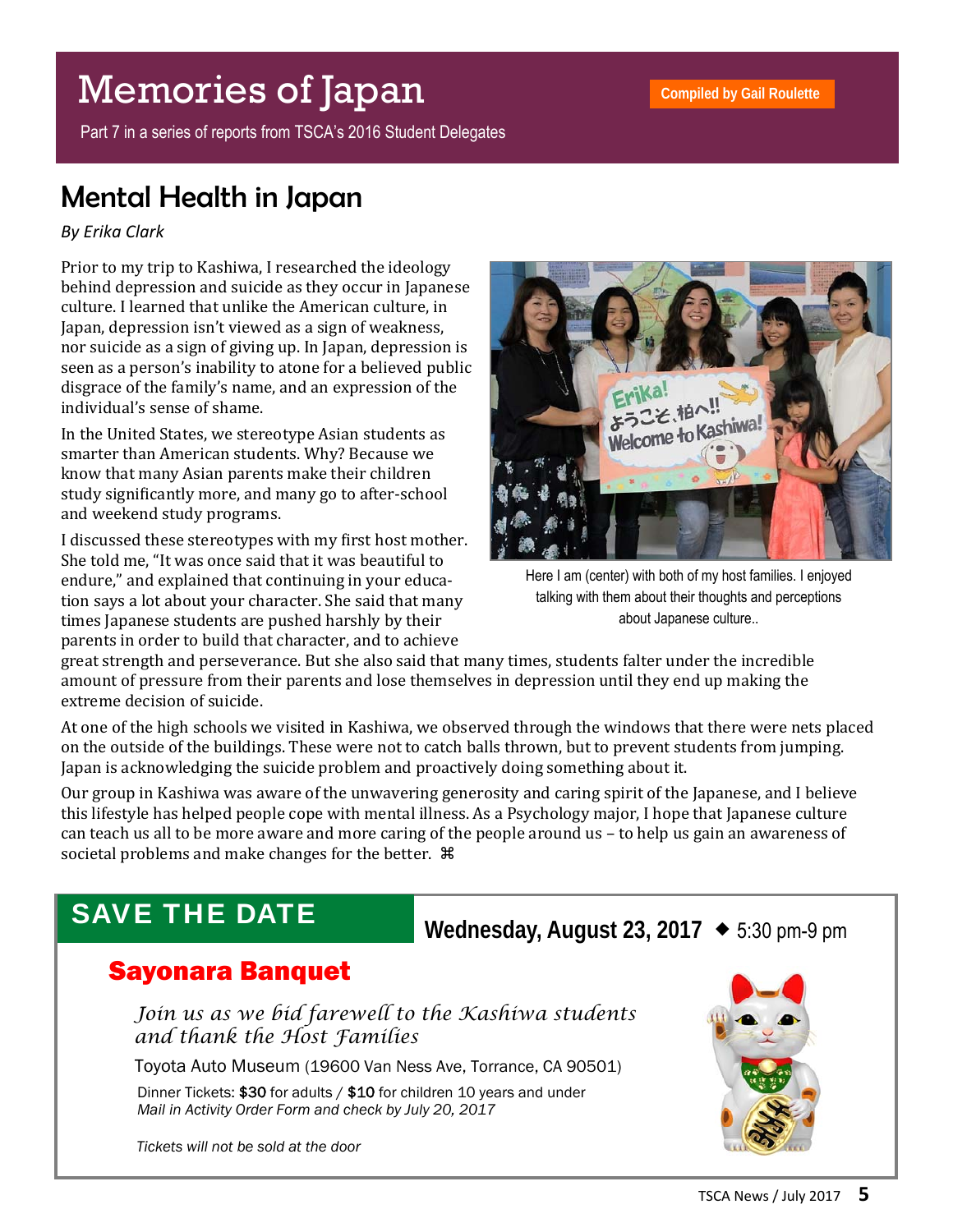#### **Please read these instructions carefully.**

- The West Annex of Torrance City Hall (3031 Torrance Blvd.) is the main drop-off and pick-up location for these activities; however, there will be other drop-off and pick-up locations on certain days.
- The starting times are **Departure times.** Please meet at the location **at least 10 minutes prior to Departure time.**
- Transportation will be via a City of Torrance bus provided exclusively for TSCA use unless otherwise noted.
- Priority on the bus goes to the Kashiwa group, activity leader(s), Torrance exchange students, and host families.
- Drop-off and pick-up arrangements are the responsibility of the host families, not the activity leader(s).
- Students or the activity leader will call to inform host families of arrival times at the West Annex **if the arrival time is different than the posted time.**

**Questions?** Email Werner Willoughby at **w.p.willoughby@gmail.com** 

| <b>DAY AND TIME</b>              |                                                                                                                                                                                                                                             | DETAILED INFORMATION AND INSTRUCTIONS                                                                                                                                                                                                                                       |  |  |  |  |
|----------------------------------|---------------------------------------------------------------------------------------------------------------------------------------------------------------------------------------------------------------------------------------------|-----------------------------------------------------------------------------------------------------------------------------------------------------------------------------------------------------------------------------------------------------------------------------|--|--|--|--|
| <b>Monday</b><br><b>August 7</b> | 10:00 am<br>The 2017 Torrance students, Jeremy Gerson (2017 Adult Leader), Werner<br>Willoughby (TSCA President) and other TSCA members will board a city bus to<br>meet students at LAX. They will arrive via ANA (Flight #6) at 11:25 am. |                                                                                                                                                                                                                                                                             |  |  |  |  |
|                                  | $1:00$ pm                                                                                                                                                                                                                                   | First host families take their student, or adult leader, home from the West Annex.                                                                                                                                                                                          |  |  |  |  |
|                                  |                                                                                                                                                                                                                                             | Second host families are welcome and encouraged to meet their guest at this time.<br>All host families and students meet at the Nakano Theater for the Welcome                                                                                                              |  |  |  |  |
|                                  | 5:30 pm                                                                                                                                                                                                                                     | Reception. All TSCA members/friends are encouraged to attend. This is a<br>Potluck; singles or couples bring a salad or dessert; families bring a salad or<br>dessert and a main dish. All entrees should serve 8 people. Bring your own<br>utensils and arrive by 5:30 pm. |  |  |  |  |
|                                  |                                                                                                                                                                                                                                             | Leaders: Werner, Jeremy, Steven, Donna                                                                                                                                                                                                                                      |  |  |  |  |
| <b>Tuesday</b>                   | 8:00 am                                                                                                                                                                                                                                     | Select attire for Square Dance/Chili Cook-Off at Torrance Art Museum                                                                                                                                                                                                        |  |  |  |  |
| <b>August 8</b>                  | 9:30 am                                                                                                                                                                                                                                     | Depart the Torrance Art Museum for the Fire Department                                                                                                                                                                                                                      |  |  |  |  |
|                                  | 10:00 am                                                                                                                                                                                                                                    | <b>Torrance Fire Department</b>                                                                                                                                                                                                                                             |  |  |  |  |
|                                  | 11:30 am                                                                                                                                                                                                                                    | Lunch at Farmers' Market in Wilson Park                                                                                                                                                                                                                                     |  |  |  |  |
|                                  | $1:00$ pm                                                                                                                                                                                                                                   | Torrance Police Department, forensics lab has limited space.                                                                                                                                                                                                                |  |  |  |  |
|                                  | $2:45$ pm                                                                                                                                                                                                                                   | <b>Courtesy call to Mayor Furey</b>                                                                                                                                                                                                                                         |  |  |  |  |
|                                  | 3:30 pm                                                                                                                                                                                                                                     | Host families pick up students at the West Annex                                                                                                                                                                                                                            |  |  |  |  |
|                                  | 6:45 pm                                                                                                                                                                                                                                     | Meet in the City Council Chambers; Kashiwa group will be introduced and speak briefly.                                                                                                                                                                                      |  |  |  |  |
|                                  |                                                                                                                                                                                                                                             | Both host families and TSCA members are encouraged to attend.                                                                                                                                                                                                               |  |  |  |  |
|                                  | 7:30 pm                                                                                                                                                                                                                                     | Host families return home                                                                                                                                                                                                                                                   |  |  |  |  |
|                                  |                                                                                                                                                                                                                                             | Leaders: Michelle, Donna, Butch                                                                                                                                                                                                                                             |  |  |  |  |
| Wednesday                        | 8:30 am                                                                                                                                                                                                                                     | Depart West Annex for the Torrance tour.                                                                                                                                                                                                                                    |  |  |  |  |
| <b>August 9</b>                  | 12 noon                                                                                                                                                                                                                                     | Lunch                                                                                                                                                                                                                                                                       |  |  |  |  |
|                                  | $1:00$ pm                                                                                                                                                                                                                                   | Torrance Bakery (Kashiwa students only), group photo for Sayonara Banquet cake                                                                                                                                                                                              |  |  |  |  |
|                                  | 3:30 pm                                                                                                                                                                                                                                     | Host families pick up students at the West Annex                                                                                                                                                                                                                            |  |  |  |  |
|                                  | 5:30 pm                                                                                                                                                                                                                                     | Square Dance/Chili Cook-Off at Toyota USA Automotive Museum with Boots 'n' Bows                                                                                                                                                                                             |  |  |  |  |
|                                  |                                                                                                                                                                                                                                             | Square Dance Club. Both host families are encouraged to participate.                                                                                                                                                                                                        |  |  |  |  |
|                                  |                                                                                                                                                                                                                                             | Families of two or more, bring chili or salad; singles bring salad. All salads are of                                                                                                                                                                                       |  |  |  |  |
|                                  |                                                                                                                                                                                                                                             | your choice. Please bring enough to serve 8 people.<br>Host families take students home                                                                                                                                                                                     |  |  |  |  |
|                                  | 9:00 pm                                                                                                                                                                                                                                     |                                                                                                                                                                                                                                                                             |  |  |  |  |
|                                  |                                                                                                                                                                                                                                             | Leaders: Jennifer, Butch, Donna, Steven                                                                                                                                                                                                                                     |  |  |  |  |
|                                  |                                                                                                                                                                                                                                             | Key Contacts: Werner (310) 567-7647; Steven (310) 920-8564                                                                                                                                                                                                                  |  |  |  |  |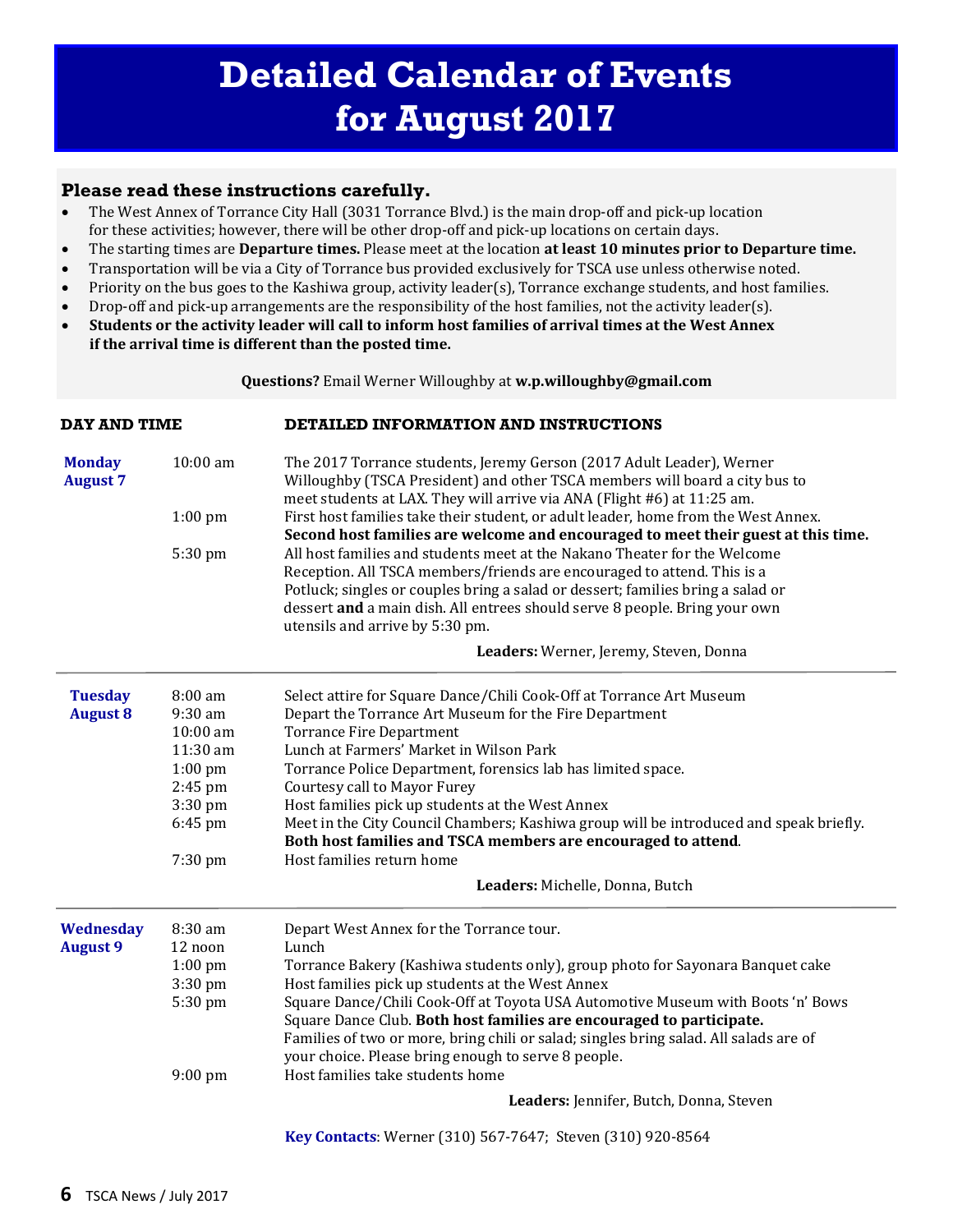Kashiwa Exchange Students' Activities (cont'd)

| <b>DAY AND TIME</b>                                     |                                | DETAILED INFORMATION AND INSTRUCTIONS                                                                         |  |  |  |  |
|---------------------------------------------------------|--------------------------------|---------------------------------------------------------------------------------------------------------------|--|--|--|--|
|                                                         |                                |                                                                                                               |  |  |  |  |
| <b>Thursday</b>                                         | 8:30 am                        | Depart West Annex for Hollywood                                                                               |  |  |  |  |
| <b>August 10</b>                                        | $9:15$ am                      | Arrive in Hollywood; begin tour                                                                               |  |  |  |  |
|                                                         | 12:45 pm                       | Leave Hollywood for UCLA<br>Arrive at UCLA, lunch on campus                                                   |  |  |  |  |
|                                                         | $1:15$ pm<br>$2:30 \text{ pm}$ | Begin tour of campus (Bring sunscreen and comfortable shoes)                                                  |  |  |  |  |
|                                                         | 4:45 pm                        | Leave UCLA for West Annex                                                                                     |  |  |  |  |
|                                                         | 5:45 pm                        | Host families pick up students at West Annex                                                                  |  |  |  |  |
|                                                         |                                | Leaders: Werner, Donna                                                                                        |  |  |  |  |
|                                                         |                                |                                                                                                               |  |  |  |  |
| <b>Friday</b>                                           | 8:30 am                        | Depart West Annex for King's Hawaiian Bakery tour [Please note: Safety requirements                           |  |  |  |  |
| <b>August 11</b>                                        |                                | for ALL participants at the bakery (close-toed shoes covering the entire foot;                                |  |  |  |  |
|                                                         |                                | long pants; no jewelry, watches, necklaces or photography inside the bakery).                                 |  |  |  |  |
|                                                         |                                | We will check before leaving the West Annex!]                                                                 |  |  |  |  |
|                                                         | 11:15 am                       | Depart King's for Torrance Beach and lunch                                                                    |  |  |  |  |
|                                                         | 11:45 am                       | Arrive at Torrance Beach for lunch and beach party                                                            |  |  |  |  |
|                                                         | $2:30$ pm                      | Depart beach for the West Annex                                                                               |  |  |  |  |
|                                                         | $3:00 \text{ pm}$              | Host families pick up students at Torrance Beach (Miramar Park, near the parking kiosk<br>and dolphin statue) |  |  |  |  |
|                                                         | 5:00 pm                        | Depart West Annex for Dodger Stadium. The Kashiwa guests will have a "Dodger Dog" for                         |  |  |  |  |
|                                                         |                                | dinner. (The return time is approximate, due to the possibility of extra innings, traffic,                    |  |  |  |  |
|                                                         |                                | fireworks. We will call families not attending the game with an updated arrival time                          |  |  |  |  |
|                                                         |                                | at the West Annex.) Please note that backpacks are not allowed in Dodger Stadium;                             |  |  |  |  |
|                                                         |                                | leave them home!                                                                                              |  |  |  |  |
|                                                         | 11:00 pm                       | Host families pick up students at West Annex                                                                  |  |  |  |  |
|                                                         |                                | Leaders: Steven, Werner, Jen                                                                                  |  |  |  |  |
|                                                         |                                | FREE WEEKEND WITH 1st HOST FAMILY                                                                             |  |  |  |  |
| <b>Saturday and Sunday</b><br><b>August 12 &amp; 13</b> |                                | Wear sunscreen for outdoor activities!                                                                        |  |  |  |  |
|                                                         |                                |                                                                                                               |  |  |  |  |
| <b>Monday</b>                                           | $9:00$ am                      | Depart West Annex to shop for lunch                                                                           |  |  |  |  |
| <b>August 14</b>                                        | 10:30 am                       | Ken Miller Recreation Center—crafts (tie-dying) in the Assembly room                                          |  |  |  |  |
|                                                         | 12 noon                        | Prepare and cook lunch in the Rec Center kitchen. (Kashiwa students: Bring the                                |  |  |  |  |
|                                                         |                                | aprons you were given at the Welcome Reception.) Lunch in the Japanese Garden.                                |  |  |  |  |
|                                                         | $2:30 \text{ pm}$              | Depart for high school tour                                                                                   |  |  |  |  |
|                                                         | $3:00$ pm                      | Tour North High School                                                                                        |  |  |  |  |
|                                                         | 4:45 pm                        | Host families pick up students at the West Annex                                                              |  |  |  |  |
|                                                         |                                | Leaders: Wendy, Keiko, Steven, Yuki                                                                           |  |  |  |  |
| <b>Tuesday - Thursday</b>                               |                                | <b>SAN DIEGO Trip for Kashiwa Delegation ONLY</b>                                                             |  |  |  |  |
| <b>August 15 - 17</b>                                   |                                | <b>BRING SUNSCREEN!!!</b>                                                                                     |  |  |  |  |
|                                                         |                                | Please Note: 1st and 2nd Host Families arrange transfer of luggage                                            |  |  |  |  |
|                                                         |                                | 2nd Host Family pick up at the West Annex when the students return on Thursday (8/17).                        |  |  |  |  |
|                                                         |                                | We will call host families to provide an update on arrival time.                                              |  |  |  |  |
|                                                         |                                |                                                                                                               |  |  |  |  |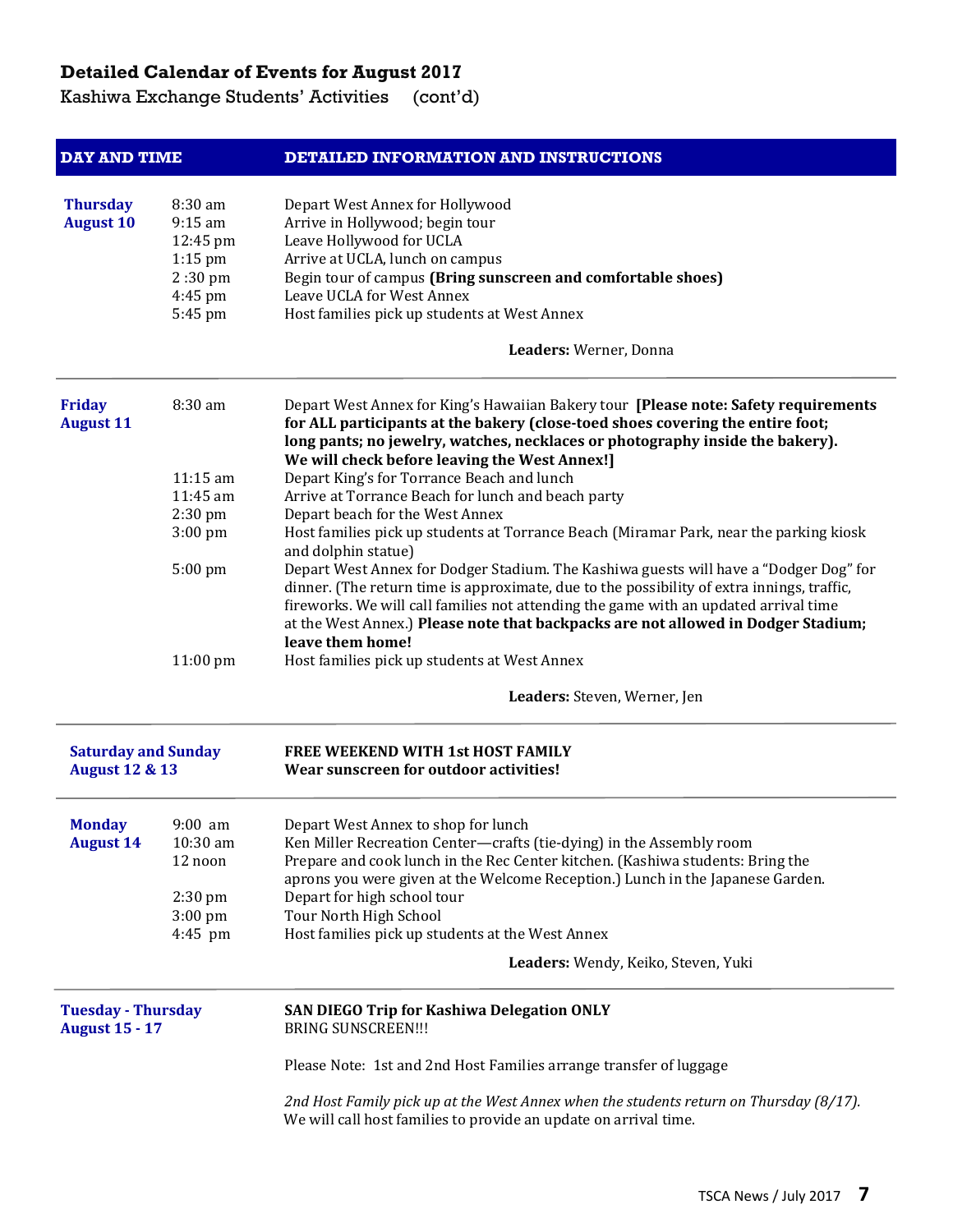Kashiwa Exchange Students' Activities (cont'd)

#### **DAY AND TIME DETAILED INFORMATION AND INSTRUCTIONS**

#### **NOTE: City Hall/West Annex are closed today – No restroom facilities**

| <b>Friday</b><br><b>August 18</b>                 | 8:30 am<br>11:30 am<br>12:30 pm<br>2:30 pm<br>$3:00$ pm<br>5:30 pm<br>6:00 pm<br>7:00 pm<br>8:30 pm<br>11:45 pm | Cabrillo Aquarium, Point Vicente Interpretive Center<br>Lunch<br>Bike ride at the beach, Marina Bike Rental<br>Depart beach for West Annex<br>Arrive at West Annex; pick up by host family<br>Meet at Wilson Park (Hollywood Bowl park and ride)<br>Board bus for Hollywood Bowl concert<br>Dinner at the Bowl (a picnic-style dinner is usually eaten in the seats; the host family<br>must provide a dinner for their guest if they are not attending the concert)<br>Tchaikovsky Spectacular, including fireworks and the USC Marching Band<br>Host families pick up students at Wilson Park (time is approximate)<br>Leaders: Donna, Steven |
|---------------------------------------------------|-----------------------------------------------------------------------------------------------------------------|-------------------------------------------------------------------------------------------------------------------------------------------------------------------------------------------------------------------------------------------------------------------------------------------------------------------------------------------------------------------------------------------------------------------------------------------------------------------------------------------------------------------------------------------------------------------------------------------------------------------------------------------------|
| <b>Saturday and Sunday</b><br><b>August 19-20</b> |                                                                                                                 | FREE WEEKEND WITH 2nd HOST FAMILY<br>Wear sunscreen for outdoor activities!                                                                                                                                                                                                                                                                                                                                                                                                                                                                                                                                                                     |
| <b>Monday</b><br><b>August 21</b>                 | 8:15 am<br>$9:00$ am<br>$9:45$ pm<br>10:30 pm                                                                   | Depart West Annex for Disney California Adventure<br>Arrive at California Adventure<br>Depart California Adventure for the West Annex<br>Host families pick up students at the West Annex (time is approximate)<br>Leader: David                                                                                                                                                                                                                                                                                                                                                                                                                |
| <b>Tuesday</b><br><b>August 22</b>                | 8:15 am<br>$9:00$ am<br>$10:15$ am<br>11:00 am<br>$1:00$ pm<br>$2:00$ pm<br>2:30 pm<br>5:30 pm<br>6:15 pm       | Depart West Annex for Little Tokyo<br>Tour Little Tokyo, Fugetsu Do, Weller Court, Rafu Shimpo<br>Go For Broke Monument<br>Japanese American National Museum Tour (opens at 11:00)<br>Lunch<br>Depart restaurant for California Science Center<br>Space Shuttle Endeavor, California Science Center<br>Depart Science Center for the West Annex<br>Host Families pick up students from West Annex                                                                                                                                                                                                                                               |

Leaders: Werner, Steven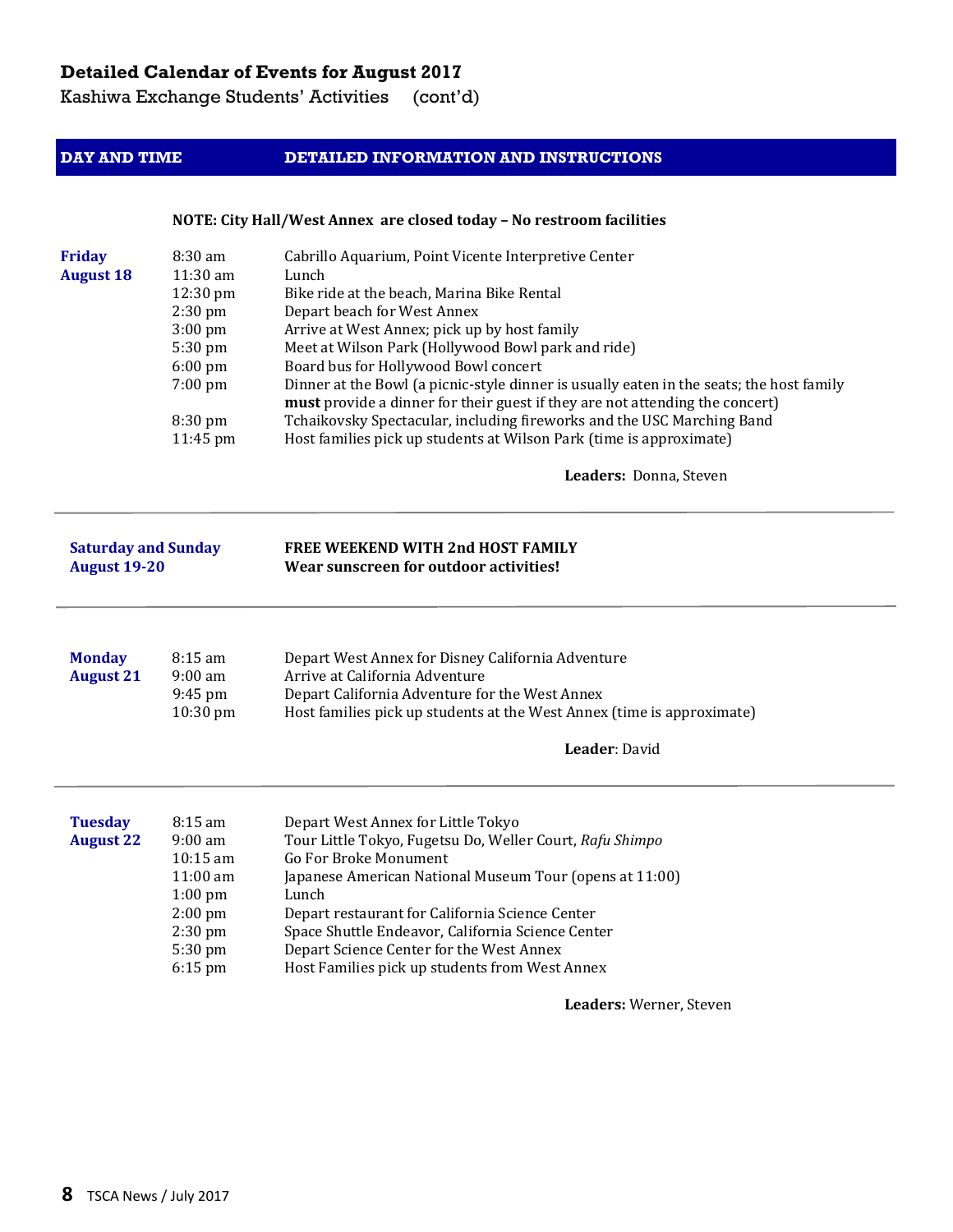Kashiwa Exchange Students' Activities (cont'd)

| <b>DAY AND TIME</b> |                   | DETAILED INFORMATION AND INSTRUCTIONS                                                                                             |  |  |  |
|---------------------|-------------------|-----------------------------------------------------------------------------------------------------------------------------------|--|--|--|
| <b>Wednesday</b>    | 8:30 am           | Meet at the West Annex for breakfast, practice speeches, tour Kashiwa Sister City                                                 |  |  |  |
| <b>August 23</b>    |                   | exhibits at the West Annex, walk to the Del Amo Mall for shopping and lunch.                                                      |  |  |  |
|                     | $2:30$ pm         | Host families pick up students by the Lazy Dog Café                                                                               |  |  |  |
|                     | 5:30 pm           | Sayonara Banquet at the Toyota USA Automotive Museum                                                                              |  |  |  |
|                     |                   | 19600 Van Ness Avenue, Torrance                                                                                                   |  |  |  |
|                     |                   | All host families must attend. TSCA will pay for the host PARENTS' dinner;<br>other members of the family must pay.               |  |  |  |
|                     |                   | Please check the order form.                                                                                                      |  |  |  |
|                     |                   | This may be the most memorable event!                                                                                             |  |  |  |
|                     | $9:00 \text{ pm}$ | Sayonara Banquet ends                                                                                                             |  |  |  |
| <b>Thursday</b>     | $7:45$ am         | Meet at the Tom Bradley International Terminal for check-in, 3 hours before                                                       |  |  |  |
| <b>August 24</b>    |                   | flight time. The second host family will transport their Kashiwa guest to the airport.                                            |  |  |  |
|                     |                   | Allow plenty of time for traffic congestion. First host families may also participate.                                            |  |  |  |
|                     |                   | Drop off your guests with their luggage at the curb (TSCA people will be there                                                    |  |  |  |
|                     |                   | to assist) and then park your car.                                                                                                |  |  |  |
|                     |                   | Note to host families: The weight of the luggage must not exceed 50 pounds.<br>Please check luggage weight before leaving for LAX |  |  |  |
|                     |                   | Farewells should not be prolonged as the Kashiwa group needs to be at their                                                       |  |  |  |
|                     |                   | departure gate at least 1.5 hours before boarding their aircraft.                                                                 |  |  |  |
|                     | $10:45$ am        | The Kashiwa group leaves for Japan via ANA (Flight #5) at 1:10 pm.                                                                |  |  |  |

### 

Sayonara, until we meet again!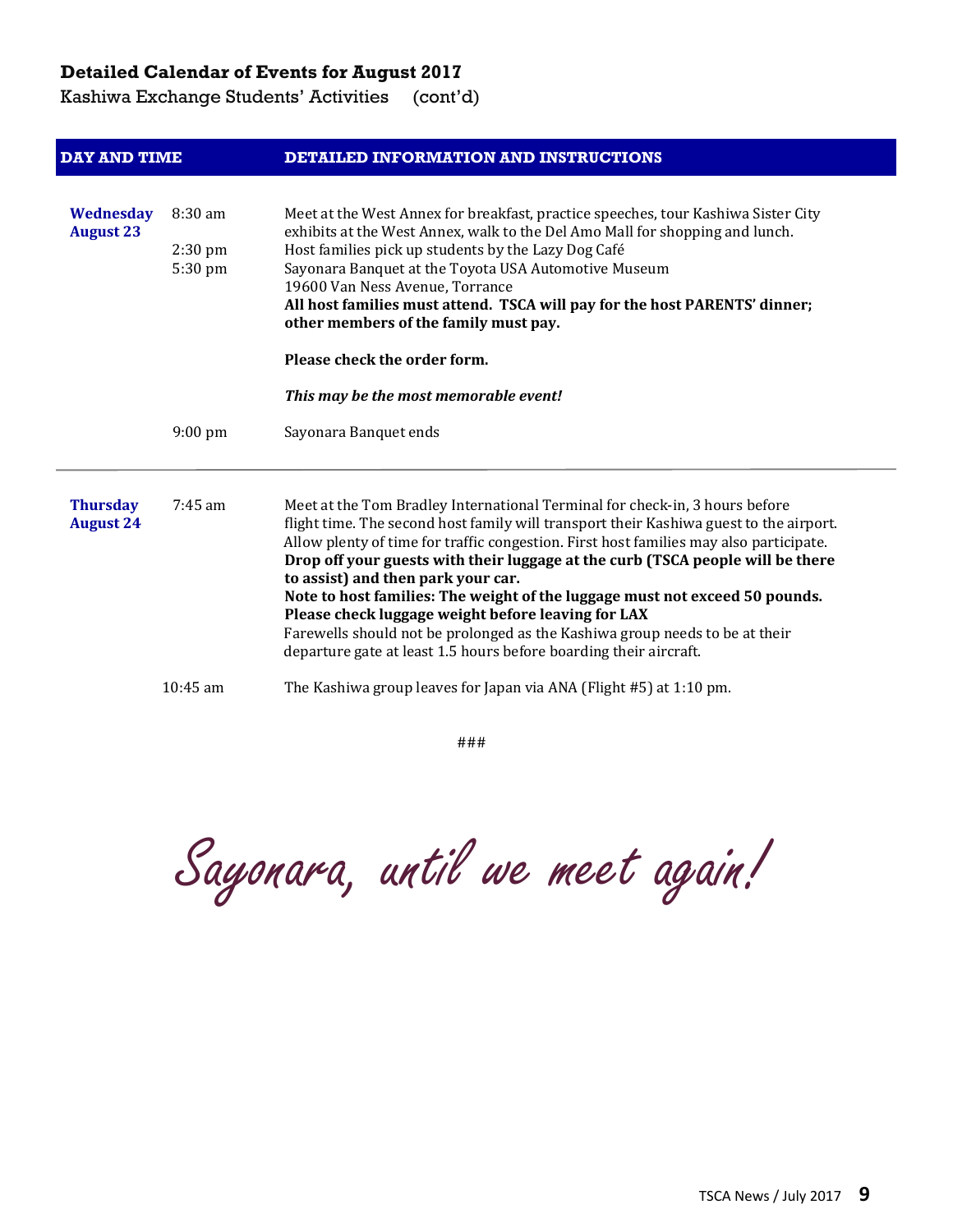|                 | DIRECTIONS (Note: Do NOT include Torrance Student Delegates on                                                                                                                                                         |                                                 | this form)     |                  |                                                  |                                                                                | DEADLINE: Mail and postmark by Thursday, July 20, 2017                                         |                       |                  |                        |
|-----------------|------------------------------------------------------------------------------------------------------------------------------------------------------------------------------------------------------------------------|-------------------------------------------------|----------------|------------------|--------------------------------------------------|--------------------------------------------------------------------------------|------------------------------------------------------------------------------------------------|-----------------------|------------------|------------------------|
|                 | 2) Under "Name of Participants," include First Name(s). If the person is a guest, add a "G" behind his/her name<br>1) Include family name, phone number and e-mail address                                             |                                                 |                |                  |                                                  |                                                                                | Mail both Activity Order Form + Emergency Contact Form to:<br>TORRANCE SISTER CITY ASSOCIATION |                       |                  |                        |
|                 | 4) If Admissions and Meal Costs are not prepaid via this form, bring CASH ONLY; no credit/debit cards.<br>3) Admissions and Meal Costs are separate and should be calculated as such.<br>Make checks payable to "TSCA" |                                                 |                |                  |                                                  | ATTN: AUGUST ACTIVITIES                                                        | C/O COMMUNITY SERVICES DEPARTMENT                                                              |                       |                  |                        |
|                 | 5) IMPORTANT! To participate, you must also complete and submit the EMERGENCY CONTACT FORM<br>for ALL individuals listed here.                                                                                         |                                                 |                |                  |                                                  | 3031 TORRANCE BLVD<br>TORRANCE, CA 90503                                       |                                                                                                |                       |                  |                        |
|                 | Family Name                                                                                                                                                                                                            |                                                 | Phone          |                  |                                                  | Email                                                                          |                                                                                                |                       |                  |                        |
| Date<br>Day/    | Event                                                                                                                                                                                                                  | List Name of ALL participants<br>for each event | Adults<br># of | Children<br># of | Meal type                                        | Cost per<br>person<br>Meal                                                     | Admission<br>Cost per<br>person                                                                | Admission<br>Subtotal | Subtotal<br>Meal | Amount<br>TOTAL<br>Due |
| 8/7/17<br>Mon   | Welcome Reception<br>(Dinner)                                                                                                                                                                                          |                                                 |                |                  | POTLUCK (fill in<br># of Adults and<br>Children) |                                                                                |                                                                                                |                       |                  |                        |
| 8/9/17<br>Wed   | Square Dance/Chili Cook-Off<br>(Dinner)                                                                                                                                                                                |                                                 |                |                  | POTLUCK (fll in<br># of Adults and<br>Children)  |                                                                                |                                                                                                |                       |                  |                        |
| 8/10/17<br>Thur | Dolby Theater, Hollywood, UCLA                                                                                                                                                                                         |                                                 |                |                  | Lunch                                            | \$16.00                                                                        | (including bus)<br>\$17.00                                                                     |                       |                  |                        |
| 8/11/17<br>匠    | Dodgers vs Padres<br>Dodgers Stadium                                                                                                                                                                                   |                                                 |                |                  | Dinner                                           | On your own                                                                    | (including bus)<br>\$25.00                                                                     |                       |                  |                        |
| 8/18/17<br>Ξ    | Hollywood Bowl (Tchaikovsky<br>Spectacular + Fireworks)                                                                                                                                                                |                                                 |                |                  | Dinner                                           | own dinner,<br>picnic style<br>Bring your                                      | \$30,00<br>(including bus)                                                                     |                       |                  |                        |
| 8/21/17<br>Mon  | Disney California Adventure                                                                                                                                                                                            |                                                 |                |                  | Lunch, Dinner                                    | On your own                                                                    | (including bus)<br>\$97.00                                                                     |                       |                  |                        |
| 8/22/17<br>Tue  | Little Tokyo, Japanese American<br>National Museum, Go For Broke,<br>Rafu Shimpo, Science Center -<br>Space Shuttle                                                                                                    |                                                 |                |                  | Lunch                                            | On your own                                                                    | (including bus)<br>Student \$8<br>Adult \$12;<br>Senior \$8                                    |                       |                  |                        |
| 8/23/17<br>Wed  | Sayonara Banquet                                                                                                                                                                                                       |                                                 |                |                  | Dinner                                           | Host Family Parents - Paid<br>$Child < 10$ \$10.00<br>Adult \$30.00<br>by TSCA |                                                                                                |                       |                  |                        |
|                 |                                                                                                                                                                                                                        |                                                 |                |                  |                                                  |                                                                                |                                                                                                |                       |                  |                        |

ACTIVITY ORDER FORM FOR AUGUST 2017 EVENTS **ACTIVITY ORDER FORM FOR AUGUST 2017 EVENTS**

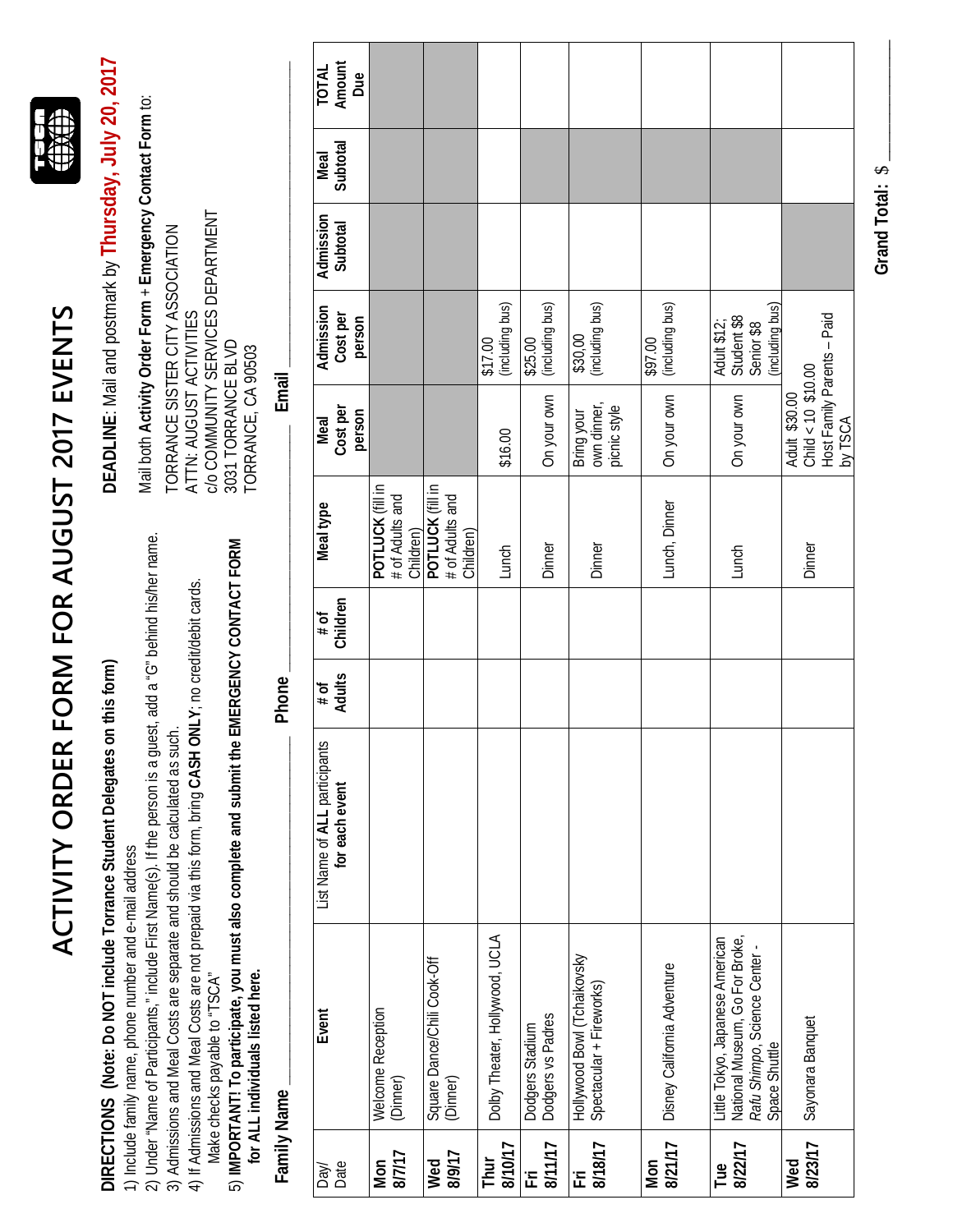## **EMERGENCY CONTACT AND CONSENT FORM AUGUST ACTIVITIES – 2017**



Please note: If you, a family member or guest is/are a participant in any of the activities during August 2017, this form must be completed and accompany the **Participation and Order Form** when it is mailed back to TSCA. **DUE: Thursday, July 20, 2017**

| Please supply as much of the following information as applicable. If you have a guest,<br>please copy this form and complete a separate form for your guest. If your guest is a minor,<br>include his/her parents as the primary and secondary contacts and have one of the parents<br>sign the release at the bottom. |              |              |                           |
|------------------------------------------------------------------------------------------------------------------------------------------------------------------------------------------------------------------------------------------------------------------------------------------------------------------------|--------------|--------------|---------------------------|
| Name                                                                                                                                                                                                                                                                                                                   | Cell phone # | Work phone # | <b>Relation in Family</b> |
| 1. Primary Contact / Participant                                                                                                                                                                                                                                                                                       |              |              |                           |
| 2. Secondary Contact / Participant                                                                                                                                                                                                                                                                                     |              |              |                           |
| 3. Participant                                                                                                                                                                                                                                                                                                         |              |              |                           |
| 4. Participant                                                                                                                                                                                                                                                                                                         |              |              |                           |
| 5. Participant                                                                                                                                                                                                                                                                                                         |              |              |                           |
| Specific health information you may wish to provide:                                                                                                                                                                                                                                                                   |              |              |                           |
| Person #                                                                                                                                                                                                                                                                                                               |              |              |                           |
|                                                                                                                                                                                                                                                                                                                        |              |              |                           |
| In the event any of the above individuals need IMMEDIATE medical attention, I give my<br>permission to TSCA's assigned activity leader(s) to obtain the necessary medical aid<br>or assistance for <b>IMMEDIATE</b> care.                                                                                              |              |              |                           |
|                                                                                                                                                                                                                                                                                                                        |              |              |                           |

| Mail with <b>Participation and Order Form</b> to: | <b>Torrance Sister City Association</b> |
|---------------------------------------------------|-----------------------------------------|
|                                                   | <b>Attn: August Activities</b>          |
|                                                   | c/o Community Services Department       |
|                                                   | 3031 Torrance Blvd., Torrance, CA 90503 |

 **DUE: Thursday, July 20, 2017**